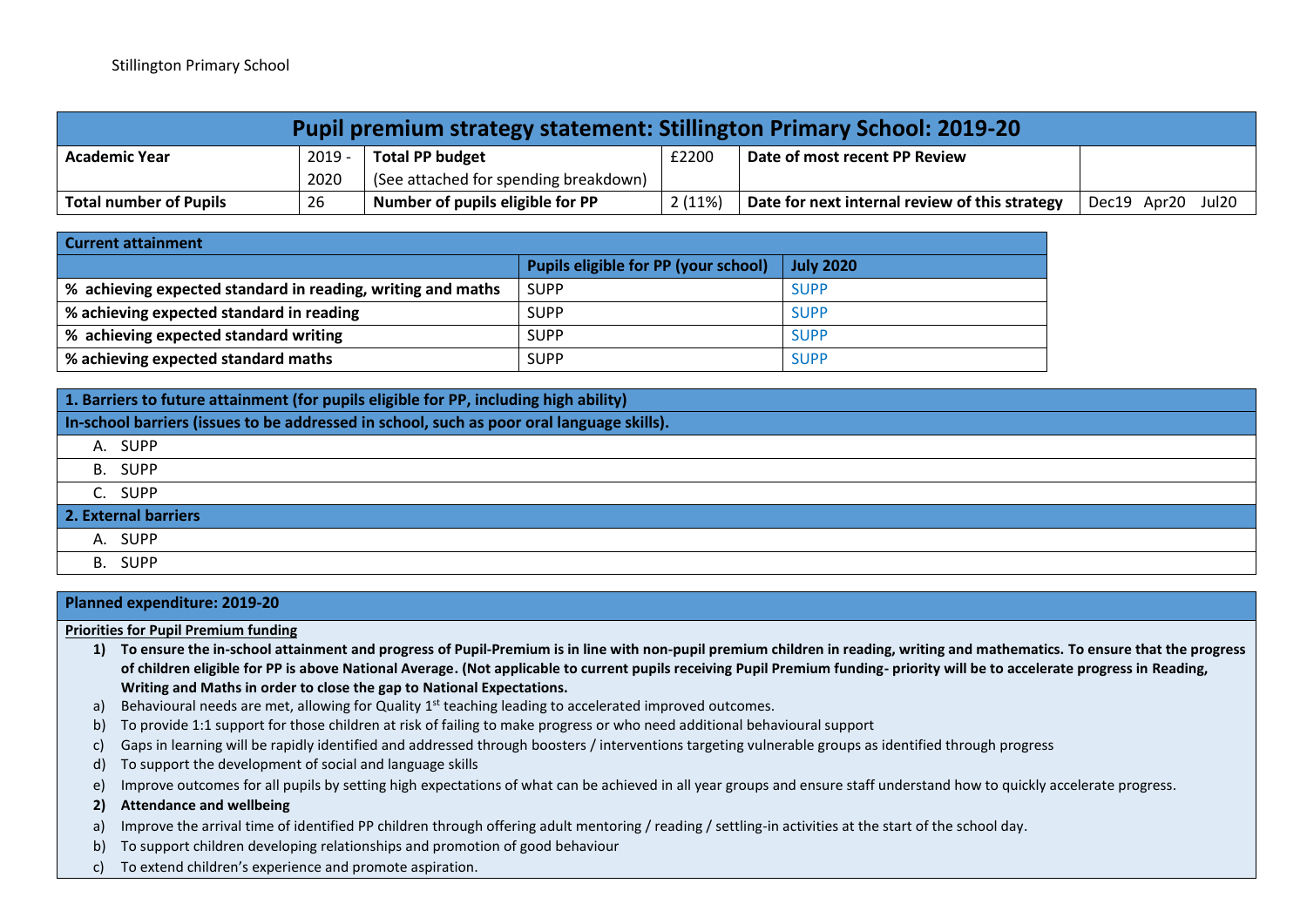| <b>Quality of teaching for all</b> |                                                                        |                                                                     |                                                      |                      |                                            |  |
|------------------------------------|------------------------------------------------------------------------|---------------------------------------------------------------------|------------------------------------------------------|----------------------|--------------------------------------------|--|
| <b>Desired</b><br>outcome          | Chosen action / approach                                               | What is the evidence and rationale for this choice?                 | How will you<br>ensure it is<br>implemented<br>well? | <b>Staff</b><br>lead | When will you<br>review<br>implementation? |  |
| 1a) Quality                        | Teaching Assistants in each class to support the provision of high     | <b>EEF toolkit:</b> Quality $1st$ teaching high impact for low cost | -Evidence                                            | <b>HT</b>            | Dec 2019                                   |  |
| 1 <sup>st</sup>                    | quality teaching:                                                      | +8 months progress. Under £80 per pupil (EEF)                       | base: books,                                         |                      | Apr 2020                                   |  |
| <b>Teaching</b>                    | -Opportunities to observe best practice across school / other settings | -Investing PP in longer term change will help all children.         | data,                                                |                      | Jul 2020                                   |  |
| leading to                         | -opportunities to discuss best practice in Staff meetings / following  | An effective way to improve attainment is to use high               | moderation                                           |                      |                                            |  |
| accelerated                        | monitoring                                                             | quality feedback, embedded throughout school                        | exercises,                                           |                      |                                            |  |
| improved                           | - Understanding of FFT                                                 |                                                                     | classroom                                            |                      |                                            |  |
| outcomes                           | *TAs to deliver focused / 1:1 support for PP children:                 | EEF Toolkit suggests GTA support is an effective way to             | monitoring,                                          |                      |                                            |  |
| for all                            | - pre-teaching / over-teaching / re teaching / boosters                | improve attainment, and it is suitable as an approach that          | pupil voice,                                         |                      |                                            |  |
| pupils in                          | -provide emotional and behavioural support                             | we can embed across the school. Moderate impact for                 | planning                                             |                      |                                            |  |
| receipt of                         | -develop good behaviours for learning                                  | moderate $cost + 4$ months progress                                 | scrutiny and                                         |                      |                                            |  |
| PP in                              | Staff training to improve marking and feedback / moderation /          |                                                                     | triangulation                                        |                      |                                            |  |
| <b>English and</b>                 | behaviours for learning                                                | Intervention children receive support in key subject areas          | exercises.                                           |                      |                                            |  |
| <b>Maths</b>                       | Opportunities to observe best practice                                 | and this enhances progress in class: $EEF -$ Moderate               |                                                      |                      |                                            |  |
|                                    | - M+F training Sept 19                                                 | impact for moderate cost + 4 months progress                        |                                                      |                      |                                            |  |
| Total budget:                      |                                                                        |                                                                     |                                                      |                      | £1200                                      |  |
| Impact: July 2020                  |                                                                        |                                                                     |                                                      |                      |                                            |  |

- children in receipt of PP have been able to access all areas of the curriculum
- children in receipt of PP received same-day booster intervention in order to maintain progress
- Although working below ARE, expected progress being made by 2/3 pupils
- TAs observed practice in other classroom / attended training Maths questioning (enabling and extending) / part of planning of transition of child to KS1 classroom
- TAs supporting learning effectively through written feedback
- TAs more aware of Focus children at risk of underachievement

| ii) Targeted support |                                                                    |                                               |                        |              |                      |  |
|----------------------|--------------------------------------------------------------------|-----------------------------------------------|------------------------|--------------|----------------------|--|
| <b>Desired</b>       | Chosen action / approach                                           | What is the evidence and rationale for this   | How will you ensure it | <b>Staff</b> | When will you review |  |
| outcome              |                                                                    | choice?                                       | is implemented well?   | lead         | implementation?      |  |
| 1 <sub>b</sub>       | <b>-1:1 TA support</b> (See 1a re: Quality $1^{st}$ teaching:      | -EEF EYFS toolkit - communication and         | -Evidence base:        | H7           | Dec 2019             |  |
| <b>Support</b>       | To help the children develop relationships, develop social skills, | language strategies identified as high impact | classroom monitoring,  |              | Apr 2020             |  |
| the social           | language strategies, resilience and promote good behaviour         | and low cost - +6 months progress.            | pupil voice            |              | Jul 2020             |  |
| and                  | -Work with EMS to develop/implement individual support plans       | Resilience needs to be developed with         |                        |              |                      |  |
| emotional            | training for all staff regarding learning behaviours               | disadvantaged pupils through booster groups   |                        |              |                      |  |